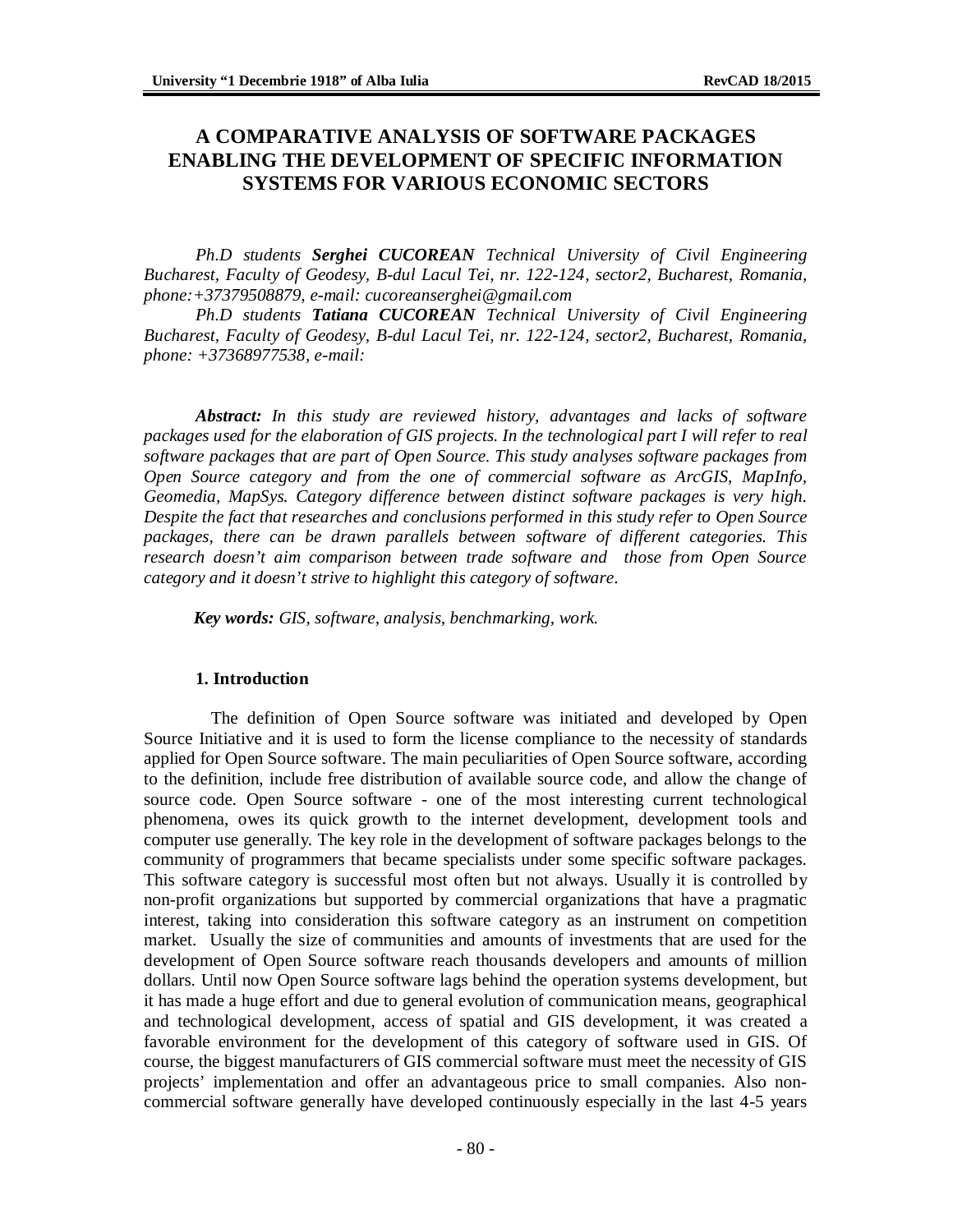(figure 1). The list FreeGIS.org currently covers more than 350 software packages used in SIG from different areas, of which 56 were renewed in the course of last 2 years. Open Source software is created and kept by different communities and companies, groups of enthusiasts and research firms. According to the research of Gilberto Camara and Harlan Onsrud [1] from their survey concerning 70 projects controlled software by individuals, companies and groups were 37, 29 and 4. Out of 29 organizations, 17 turned out to be personal companies, 8 state organizations and only 4 higher educational institutions. Big projects involve a huge number of developers and serious financial investments. (Table1). The very fact of having this information to the public is a positive feature of open source software and is not possible in commercial cases.

| Project            | Codes<br>thousands,<br>(evolution) | <b>Programmers</b><br>(number of<br>people) | <b>Expenses</b><br>person/year | Expenses'<br>assessment<br>thousands \$<br><b>USD</b> |
|--------------------|------------------------------------|---------------------------------------------|--------------------------------|-------------------------------------------------------|
| <b>GRASS GIS</b>   | 737 (42%)                          | 62                                          | 200                            | 11000                                                 |
| gvSIG              | 2162 (20%)                         | 62                                          | 609                            | 33495                                                 |
| <b>Quantum GIS</b> | 440 (227%)                         | 40                                          | 114                            | 6270                                                  |
| <b>GDAL</b>        | 1035 (67%)                         | 29                                          | 337                            | 18535                                                 |

| Table 1. Characteristics of basic software and of counting the expenses of some open SIG |                                    |  |
|------------------------------------------------------------------------------------------|------------------------------------|--|
|                                                                                          | under Project Stats <sup>[2]</sup> |  |





# **2. The history of open source software development used in GIS**

The history of GIS Open Source software development starts at the end of 70's, beginning of 80's of 20th century and it is associated with the creation in 1978, upon the initiative of the U.S. Fish and Wildlife Service, of GIS MOSS (Map Overlay and Statistical System), which appearance is one of key events that have outlined the future development direction of geographic information system [ 3 ]. MOSS is the first interactive GIS, designed to work from mini-computers and it mixes the capacity of working both with rasters and vector data. [ 4 ]. At the time, MOSS was used for different tasks, both on US ministerial level and in many state governments and local administrations. [ 5 ].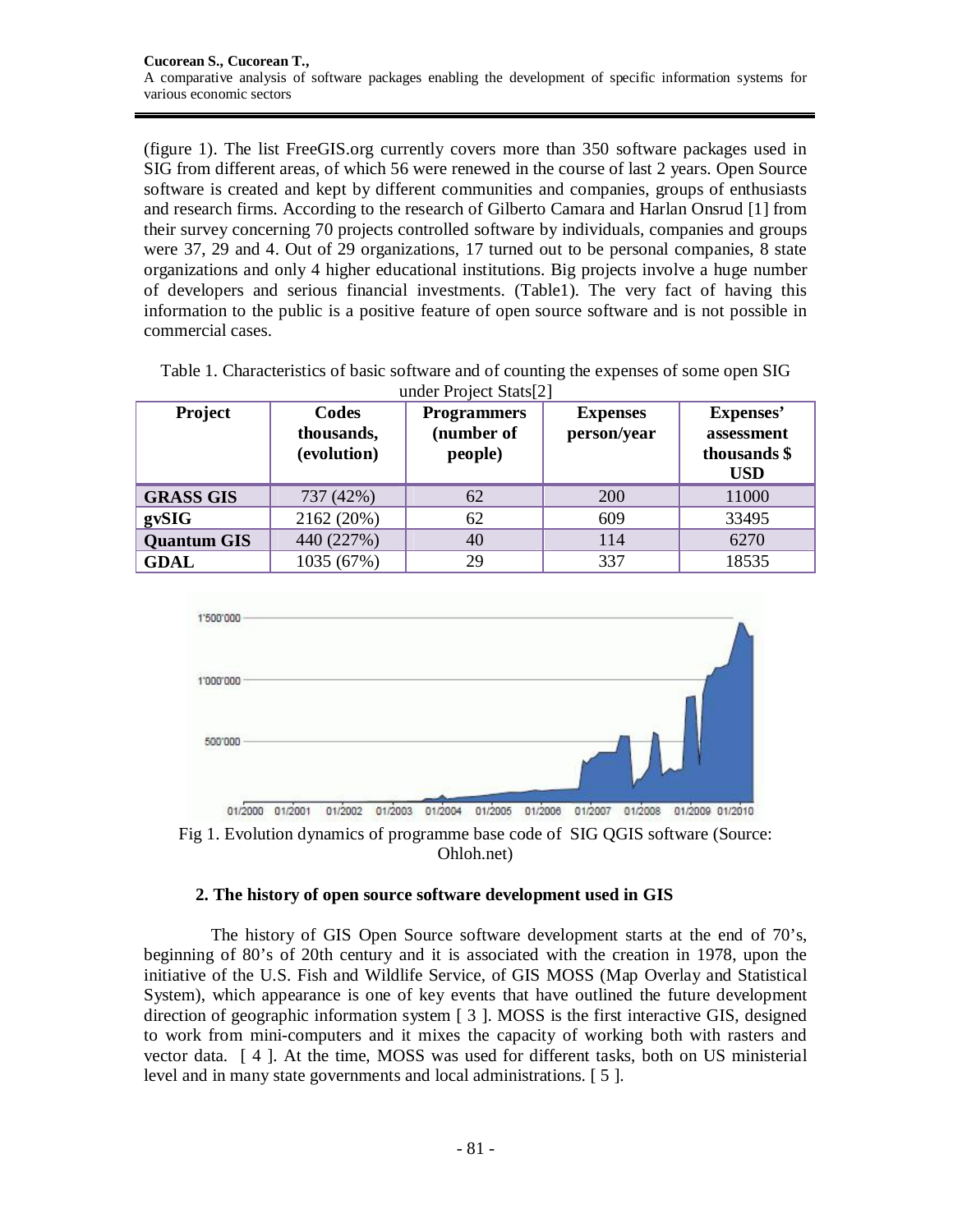Despite the fact that MOSS appeared first, GIS - GRASS (Geographic Resources Analysis Support System) become more known and widely spread. It appeared as alternative of the commercial product ARC/INFO of ESRI company.

GRASS development started in 1982 having as initiator the US army (U. S. Army Corps of Engineers' Construction Engineering Research Laboratory, CERL) as a closed project. At the initial stage of its development, GRASS was very popular, but because of active actions at ESRI this popularity started to decrease. Later it was discovered that even with a team of professional developers, more units of US army weren't ready to waste energy to work in GRASS, priority being given to products from ESRI which were easier to use. Thus, the US army abandoned slowly GRASS project, development team was dissolved and they had no more meeting concerning this project. GRASS got official status of open software 17 years later in 1999. Currently GRASS has a big number of users and independent developers and it is often met in academic area.

The end of  $20<sup>th</sup>$  century was marked by the appearance of a number of instruments open source software which is very popular currently. In 1983 it appeared the PROJ4 library, intended for handling cartographic projections, and a set of instruments for work with different GDAL/OGR ( 1998) formats, that have a key role in modern geographic information systems. [3]

1995 is considered to be birth date of UMN MapServer cartography server [6]. The development of this project was initiated as a project of Doctoral candidate Stephen D Lime [7], who later was supported by NASA. Functioning possibilities of UMN MapServer almost on each platform (Windows. Mac OS, Solaris, Linux), ofer a wide range of possibilities and integration with different data base. The development period has reached maximum levels due to open GIS software development at the beginning of  $21<sup>st</sup>$  century. During this period took place the development of GIS projects like SAGA GIS (2001) in Germany [8],  $\frac{\text{eV}}{\text{SIG}}$  (2003) in Spain [9], international project Quantum GIS (2002) [10]. In 2007 the commercial software created for the GIS analysis and ILWIS remote sensing (Integrated Land and Water Information System) became available officially under the license GNU GPL, being part of Open Source software. [11]

In 2006 aiming to support and to participate in the development of geospatial technologies projects databases, appeared non-commercial Source Geospatial Foundation (abbreviated OSGeo, [www.osgeo.org\).](http://www.osgeo.org).) Besides the development of open projects, under aegis of OSGeo appears a magazine which in February 2014 published volume 13 [12], there are drawn up and distributed didactic materials, there are performed every year international conferences (FOSS4G), dedicated to Open Source software.

#### **3. Technological evolution**

Generally Open Source software architecture and especially GIS, is usually a structure of more levels which creates a software stock - a set of interconnected components which represent various levels. Levels from the stock are represented by distinct products which are potentially interchangeable. GIS software can work under open operation systems ( e.g. Linux Operation system) and commercial operation systems as Microsoft Windows and Mac OS. GIS Open Source separation on several levels characteristic to open systems is explained through the necessity of patterns development.

The existent GIS software can be divided intro 3 types: web GIS, desktop GIS and spatial database.

GIS desktop – is software designed for cartography, which is installed and launched on PC and allows the user to visualize, chose, update and asses data about cartographic objects and attribute data that accompany them.

# *Common requirements of webGIS and desktopGIS applications*

GIS software products must allow concurrent and direct access (without operations of import/export or conversion) to the data of GIS vector and raster or to data received from the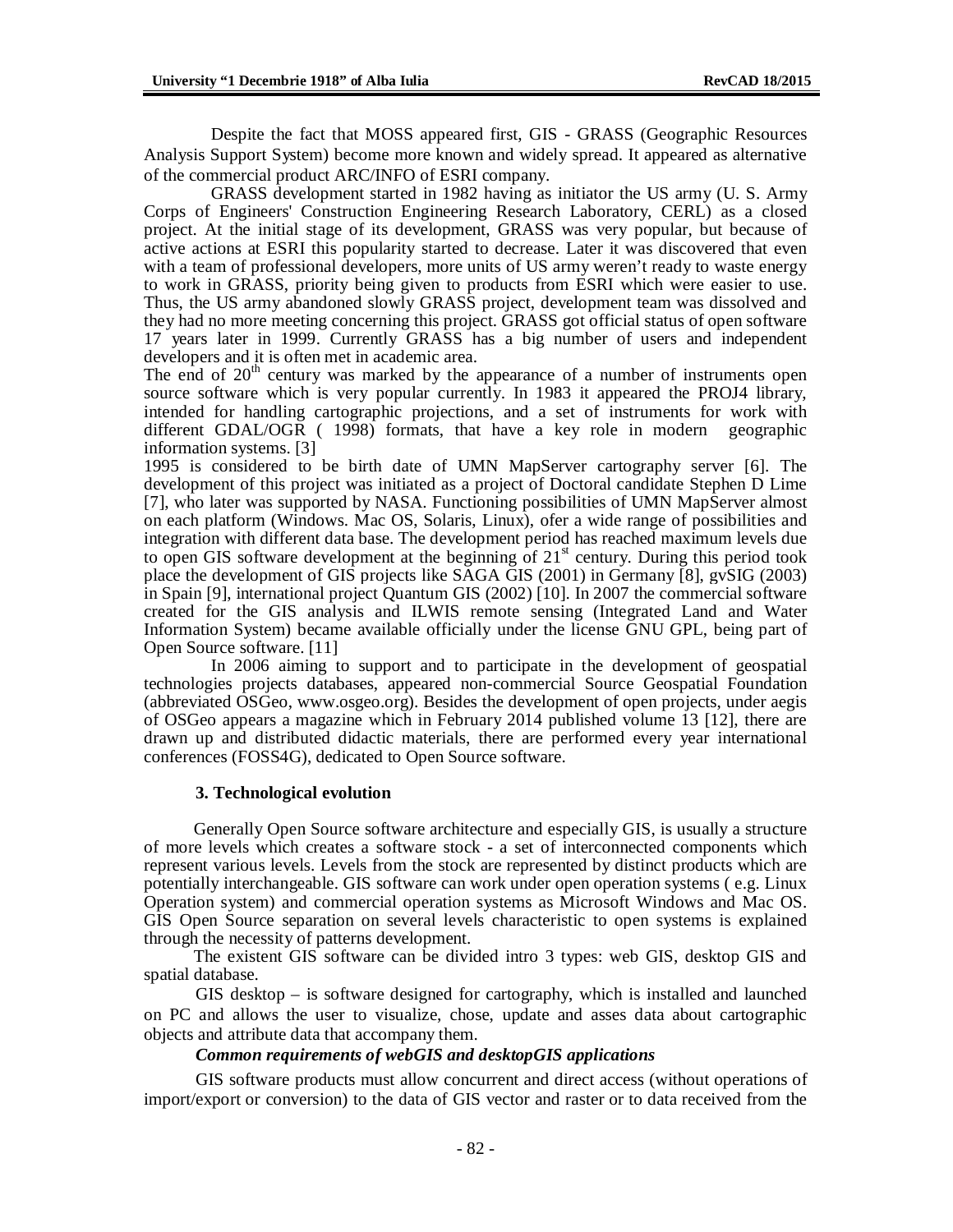standard web services OGC – (OGC Web Feature Service (WFS), OGC Web Map Service (WMS)).

In order to facilitate the system maintenance, storage of own data created via purchased GIS software products, it has to be created a relational performing database (SGBDR from categories Oracle, MS SQL or their equivalents) and in a single format: the graphical component of information has to be stored in the same database with alphanumeric, not separately as graphic files.

GIS software products must guarantee the correct access to GIS data, irrespective of coordinate system associated to these data.

GIS software products must allow automated calculation of coordinates between systems of coordinates (international, national and/or local, whether they are predefined in application or defined by the user).

Later development of GIS software products (additional functions or specialized user interfaces) must be done by standard development environments (programming), specific to Windows environment or its equivalent, without additional costs for specialization in programming languages of owner type.

GIS software products must allow:

- simple interrogations based on alphanumeric attributes;

- spatial interrogations with operators of: proximity, neighborhood, inclusion;

- connectivity to large volumes of data and operation in the same window, map of multiple data sources from distinct institutions;

- definition of thematic maps;

- displaying images (Satellite, aerial survey);

- creation / display of labels;

- possibility to define geographic areas as spatial filters for the control and / or simplification data access;

GIS software products must offer the possibility of displaying image raster layers with effects of transparency. These layers must allow visualization under an image raster layer of other raster or vector information.

GIS software products must be able to offer additional functionalities by installing extensions / plugins.

# **4. General description of some GIS software packages of open source type**

#### *Geographic Resources Analysis Support System (GRASS)*

The last version GRASS 7.0 is a modular system that offers access to more than 300 modules and provides the possibility of working with 2D and 3D vector and raster data and it is comparable with ESRI ArcGIS ArcInfo products. Due to the lack of convenient graphical interface the use of GRASS is limited and it is used more often by research and higher education institutions. Until recently the second reason that impedes the use of GRASS was incompatibility with operation system Microsoft Windows without the use of emulators Linux or Unix. But this thing disappeared with the advent of 6.3.0 version.

# *Quantum GIS (QGIS)*

The development of QGIS started in 2002 with a group of enthusiasts. The purpose of this step was the creation of a simple and fast viewer for geographic data for operation system like Linux. In the same time, during the project's development, it appeared the idea of using QGIS as simple interface for GRASS, getting analytical and other functions of GRASS software. Currently a group of QGIS programmers has solved the initial issues and work to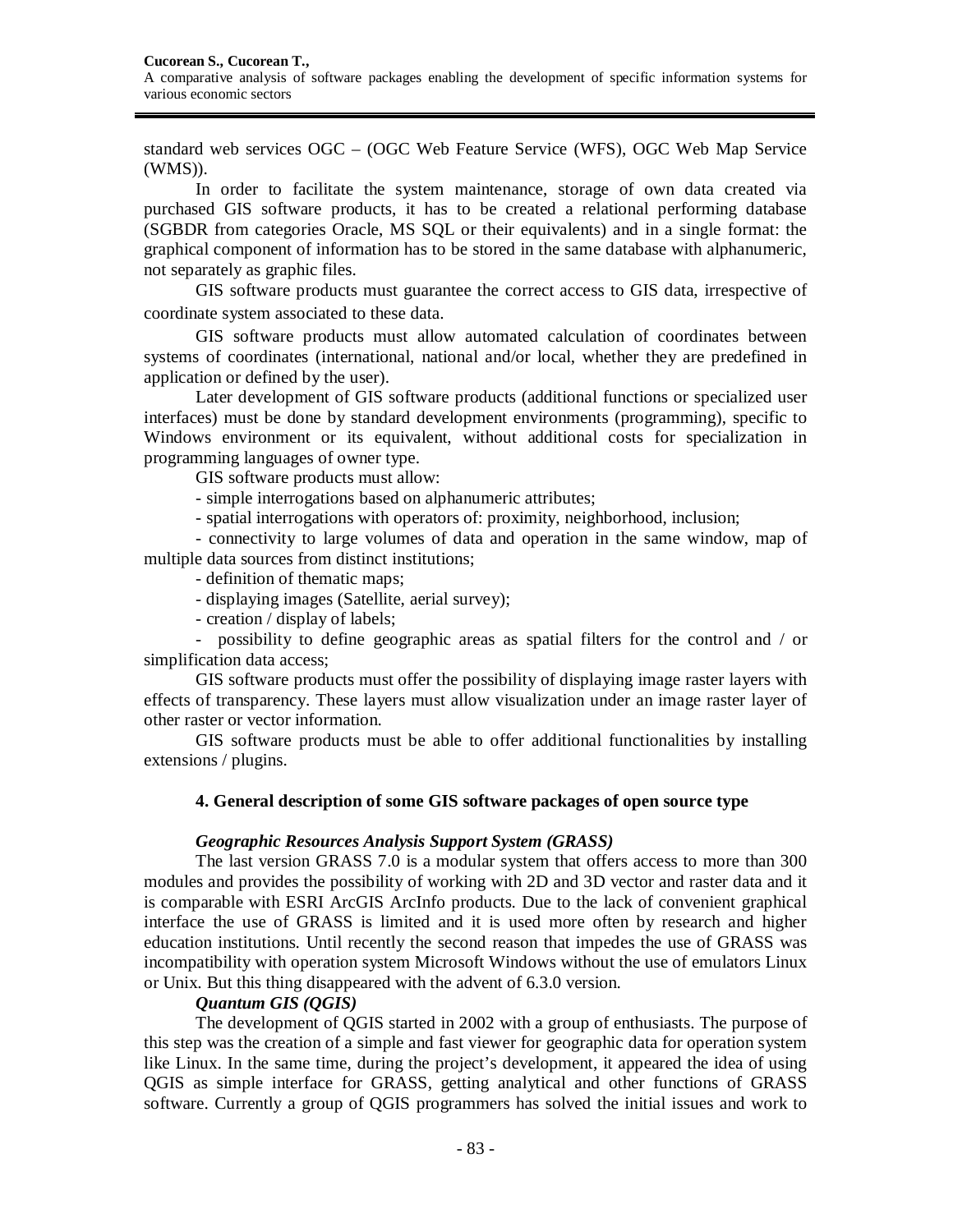develop functional possibilities which have exceeded long time ago the possibilities of a simple viewer.

#### *User-friendly Desktop Internet GIS (uDig)*

The main purpose that led to the elaboration of uDig was the creation of software that would allow to view and to edit data directly from database or with the help of web networks. The development of uDig started in 2004-2005 at the initiative of Canadian company *Refractions Research Inc*. uDig is written in Java language (using the Eclipse platform), which initially was concentrated on work with vector data. But in 2007 a team of uDig developers joined Jgrass developer team which started to form in uDig possibilities with vector data. Very often uDig is used as access interface to PostGIS database. There are 2 drawbacks due to Eclipse use. The first is relatively large volume of software and the second is graphic interface which is very similar to programming environment, that is why it can be perceived as one very difficult to use for a simple user.

# *Generalitat Valenciana, Sistema d'Informació Geogràfica (gvSIG)*

It is probably the most complex project, if we take into consideration the financial amounts that were invested in it. The purpose of its elaboration was to create a system that would offer the possibility of substituting ESRI ArcView 3.x in municipal state organizations. The initiator of this project is the Ministry of Transportation from Valencia (Spain) that started it, due to the decision of switching all regional organizations to computers that work under Linux operation system. The development of gvSIG started at the end of 2003, having as initial partner IVERA JSC Company (Spain). The project joined some higher education institutions and other companies. gvSIG can work with vector and raster data but it also can work with geospatial data that are stored in different databases.

### *System for Automated Geoscientific Analyses (SAGA)*

From its name results that it has scientific roots. First module for SAGA was elaborated in 2001 in the Department of Geography of University of Gottingen (Germany) and it aimed work with raster data.

The main purpose of SAGA is to analyze topography, soil mapping and to solve issues that are connected to data view. SAGA is written in C++ language and it offers the users a convenient interface.

The initiator of the project was in the past University of Hamburg.

The user's documentation is very good and it leads to the gradual development of international community of users. Thus, downloading instructions for use in the period 2005- 2008 years increased from 700 to 1300 in one month.

#### *Integrated Land and Water Information System (ILWIS)*

ILWIS was created by the company ITC from Enschede city (Netherlands) in 80's. It is used to work with vector and raster data and it is designed for a wide group of questions starting with image analysis till erosion modelling. 3.0 version is very well documented. (2001 year of publication). Currently the main coordinator of the project is the German company *52° North* GmbH, but ILWIS works only under Microsoft Windows system.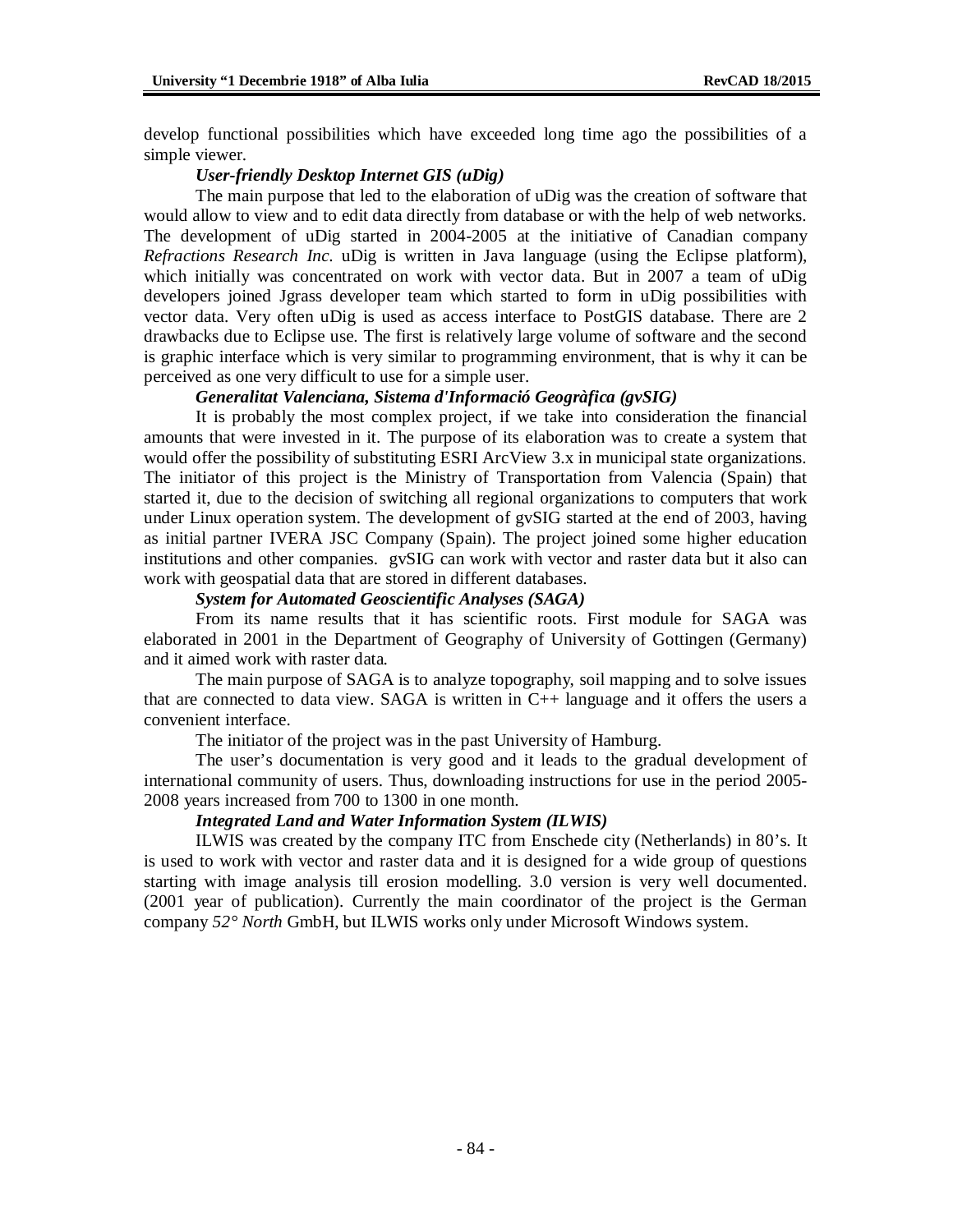#### **Cucorean S., Cucorean T.,**  A comparative analysis of software packages enabling the development of specific information systems for various economic sectors

|                      | $\ddotsc$<br>$\cdot$ . $\cdot$<br>$-$ - $   -$<br>-~<br>$\cdots$<br>$\sim$ $\sim$ $\sim$ $\sim$<br><b>Open Source</b> |                  |                          |                                                      |  |                              |                                  |            |                                  |  |                                  |  |
|----------------------|-----------------------------------------------------------------------------------------------------------------------|------------------|--------------------------|------------------------------------------------------|--|------------------------------|----------------------------------|------------|----------------------------------|--|----------------------------------|--|
|                      |                                                                                                                       | <b>GRASS</b>     | <b>QGIS</b>              | gvSIG 1.9<br><b>SAGA</b><br>uDig<br><b>MapWindow</b> |  |                              | <b>ILWIS</b>                     |            |                                  |  |                                  |  |
| Lice                 |                                                                                                                       | 6.4.0<br>GPL     | 1.4<br>GPL               | 1.1<br><b>LGPL</b>                                   |  | GPL                          | 2.0.4<br>$\overline{\text{MPL}}$ | 4.7<br>GPL |                                  |  | $3.4\,$<br>GPL                   |  |
| $\bf nce$            |                                                                                                                       |                  |                          |                                                      |  |                              |                                  |            |                                  |  |                                  |  |
|                      | $\overline{\mathbf{S}}$<br>$\, {\rm H}$<br>$\, {\bf P}$                                                               | $\boldsymbol{+}$ | $\boldsymbol{+}$         | $\boldsymbol{+}$                                     |  | $\boldsymbol{+}$             | $\boldsymbol{+}$                 |            | $\boldsymbol{+}$                 |  | $\boldsymbol{+}$                 |  |
| Formate vector read  | $\overline{\mathbf{G}}$<br>$\mathbf M$<br>$\Gamma$                                                                    | $\boldsymbol{+}$ | $\boldsymbol{+}$         | $\boldsymbol{+}$                                     |  | $\boldsymbol{+}$             | $\blacksquare$                   |            | $\overline{\phantom{a}}$         |  | $\blacksquare$                   |  |
|                      | ${\bf D}$<br>$\mathbf X$<br>$\boldsymbol{\mathrm{F}}$                                                                 | $\boldsymbol{+}$ | $\boldsymbol{+}$         | $\blacksquare$                                       |  | $\boldsymbol{+}$             | $\boldsymbol{+}$                 |            | $\boldsymbol{+}$                 |  | $\boldsymbol{+}$                 |  |
|                      | $\overline{S}$<br>$\, {\rm H}$<br>${\bf P}$                                                                           | $\boldsymbol{+}$ | $\boldsymbol{+}$         | $\boldsymbol{+}$                                     |  | $\boldsymbol{+}$             | $\boldsymbol{+}$                 |            | $\boldsymbol{+}$                 |  | $\boldsymbol{+}$                 |  |
| Formate vector write | $\overline{G}$<br>$\mathbf M$<br>$\mathbf L$                                                                          | $\boldsymbol{+}$ | $\boldsymbol{+}$         | $\boldsymbol{+}$                                     |  | $\boldsymbol{+}$             | $\overline{\phantom{a}}$         |            | $\qquad \qquad \blacksquare$     |  | $\blacksquare$                   |  |
|                      | ${\bf D}$<br>$\mathbf X$<br>${\bf F}$                                                                                 | $\boldsymbol{+}$ | $\overline{\phantom{a}}$ | $\qquad \qquad \blacksquare$                         |  | $\boldsymbol{+}$             | $\blacksquare$                   |            |                                  |  | $\begin{array}{c} + \end{array}$ |  |
|                      | $\overline{\text{JP}}$<br>${\bf E}$<br>${\bf G}$                                                                      | $\boldsymbol{+}$ | $\boldsymbol{+}$         | $\boldsymbol{+}$                                     |  | $\boldsymbol{+}$             | $\boldsymbol{+}$                 |            | $\boldsymbol{+}$                 |  | $\boldsymbol{+}$                 |  |
|                      | $\overline{\mathrm{Ge}}$<br>$\sigma T$<br>$\rm I\!F$<br>$\boldsymbol{\mathrm{F}}$                                     | $\boldsymbol{+}$ | $\boldsymbol{+}$         | $\boldsymbol{+}$                                     |  | $\boldsymbol{+}$             | $\boldsymbol{+}$                 |            | $\boldsymbol{+}$                 |  | $\boldsymbol{+}$                 |  |
| Formate raster read  | $\overline{\text{E}}$<br>${\bf C}$<br>$\mathbf W$                                                                     | $\boldsymbol{+}$ | $\overline{\phantom{a}}$ | $\blacksquare$                                       |  | $\boldsymbol{+}$             | $\boldsymbol{+}$                 |            | $\qquad \qquad +$                |  | $\boldsymbol{+}$                 |  |
|                      | $\rm Ar$<br>$\mathbf{C}/% \mathbf{C}$<br>$\mathop{\rm Inf}$<br>$\mathbf{o}$<br>${\rm Gr}$<br>$\operatorname{id}$      | $\boldsymbol{+}$ | $\qquad \qquad +$        |                                                      |  |                              | $\boldsymbol{+}$                 |            | $\begin{array}{c} + \end{array}$ |  | $\boldsymbol{+}$                 |  |
|                      | $\overline{\text{JP}}$<br>${\bf E}$<br>${\bf G}$                                                                      | $\boldsymbol{+}$ | $\boldsymbol{+}$         | $\qquad \qquad +$                                    |  | $\boldsymbol{+}$             | $\boldsymbol{+}$                 |            | $\begin{array}{c} + \end{array}$ |  | $\qquad \qquad +$                |  |
|                      | Ge<br>oT<br>$\rm I\!F$<br>$\rm F$                                                                                     | $\boldsymbol{+}$ | $\ddot{}$                | $\boldsymbol{+}$                                     |  | $\boldsymbol{+}$             | $\boldsymbol{+}$                 |            | $\begin{array}{c} + \end{array}$ |  | $\boldsymbol{+}$                 |  |
| Formate raster write | $\overline{E}$<br>${\bf C}$<br>W                                                                                      | $\boldsymbol{+}$ | $\qquad \qquad +$        | $\overline{\phantom{0}}$                             |  | $\overline{\phantom{0}}$     | $\boldsymbol{+}$                 |            | $\overline{\phantom{a}}$         |  | $\qquad \qquad \blacksquare$     |  |
|                      | Ar<br>$\mathbf{C}/% \mathbf{C}$<br>Inf<br>${\bf O}$<br>Gr<br>$\operatorname{id}$                                      | -                | $\overline{\phantom{a}}$ | $\blacksquare$                                       |  | $\qquad \qquad \blacksquare$ | $\blacksquare$                   |            | $\qquad \qquad \blacksquare$     |  | $\blacksquare$                   |  |

| Table 2. Comparing software GIS open source basic and some commercial software |  |  |
|--------------------------------------------------------------------------------|--|--|
|--------------------------------------------------------------------------------|--|--|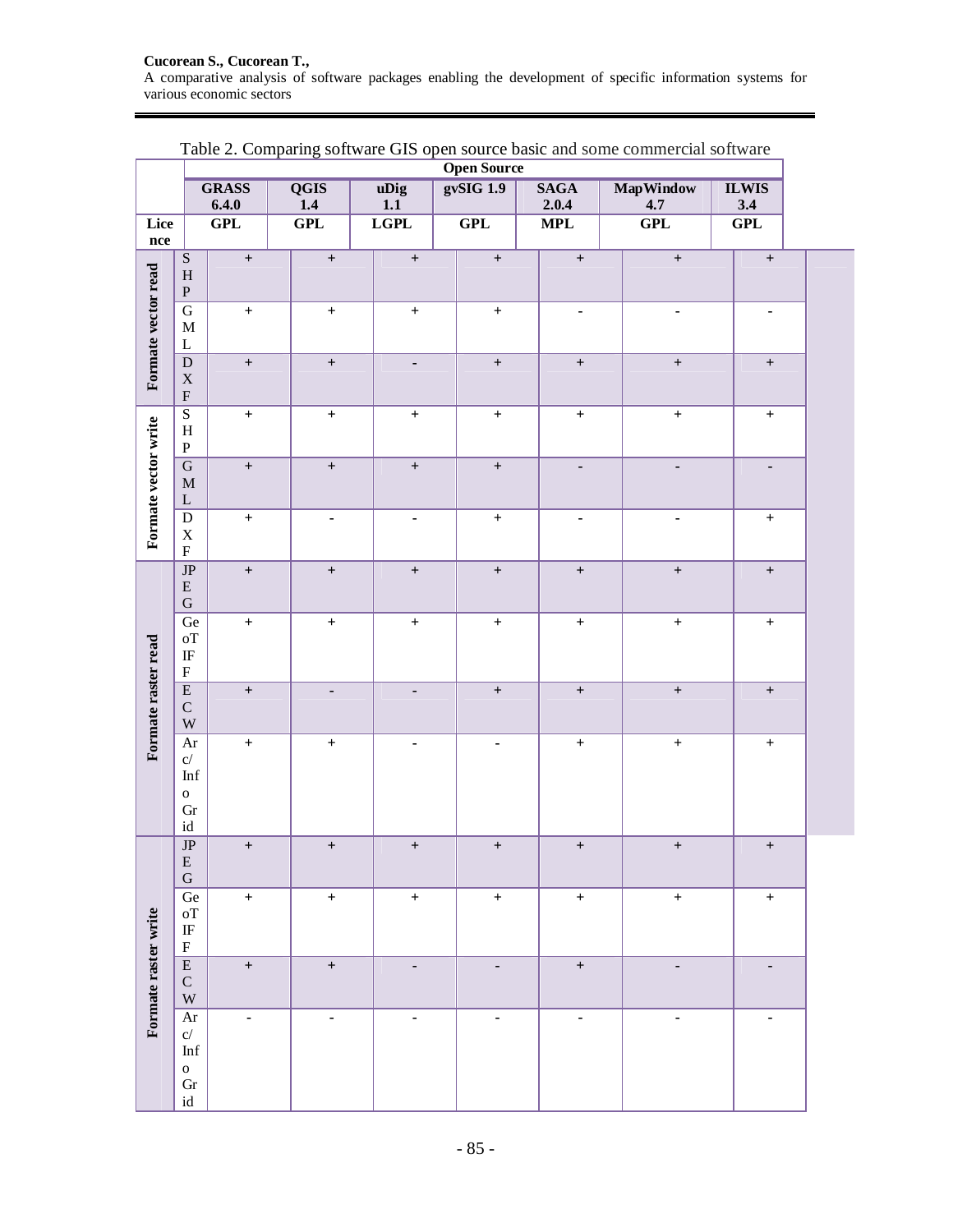#### **5. Advantages**

#### *Price*

Certainly the most attractive option of open GIS software is the license price which usually is absent. It has to be mentioned that open source must not be perceived as free of charge and the first clause of open software definition states that the software distribution, either paid or free, is the authors' choice ([http://www.opensource.org/docs/osd\).](http://www.opensource.org/docs/osd).) Nevertheless so far the majority of Open Source software used in GIS is distributed absolutely free of charge. An example not often met is ZigGis extension that allows work with PostGIS database in ArcGIS Desktop. The initial code of this software is distributed freely for the personal use and studies but the software used for commercial purposes requires license acquisition.

Despite the big difference between the price of the license to commercial and Open Source software it must be taken into consideration that the total amount of the product and ownership of open software isn't null. Regardless the type of software in the price there must be included installation costs, technical support, training and other related costs. The advantage of open software is the lack of difference between production and use cost. While the price of open software production is formed like the commercial ones, the formation of price for the user differs.

A good example of price difference is the project for the implementation of QGIS open software led by the Government of Solutorn (Switzerland). According to a preventive calculation, the savings based only on licenses was 150-200 thousand US \$, but the implementers were forced to spend almost 30 thousand US \$ for the software finalization.

### *Great freedom towards the author*

Open GIS, as open software generally reflect the current trends of reducing reliance of software users on their authors (so-called vendor lock-in). Obviously, this problem is relative because a prolonged experience of software use, both open and closed, leads to the creation of technological lines which price can be much higher that the development of new software.

However in terms of open software, its users are given the opportunity to make the necessary changes by themselves.

Old and new refusals of ESRI to serve certain programming languages (VBA, VBA6 for ArcGIS ) and programme packages (Arcview GIS 3.x) are rational from the point of view of manufacturers. This step offers the possibility of concentrating all forces to develop perspective directions. Although these steps from ESRI company can create complaints from users.

*Development pattern*. Open source offers possibility to develop GIS more intense, generally due to the high level of modularity. The development becomes simpler due to the presence of already existent programming components that are used actively in open GIS development. For the interface it is also used QT offering the possibility of working with more vector and raster formats– GDAL/OGR geometric operations, usually made under GEOS/GeoTools library, lately some projects are incorporated in others, components less complex, necessary in GIS. As example can be mentioned relocation of inscriptions (PAL), transformation of projections (Proj. 4), high level reproduction and others.

The complexity of licensing, when different components use between them licenses that very often are incompatible can lead to a development slowness and distribution of software products.

*Innovations*. If there is a high rhythm of development, attracting programmers from all over the world and high modularity stimulates the innovating character of open software. Here the integration of new technologies that are not sufficiently processed dosn't encounter impediments but frequently they are welcomed. As example there can be mentioned PostGIS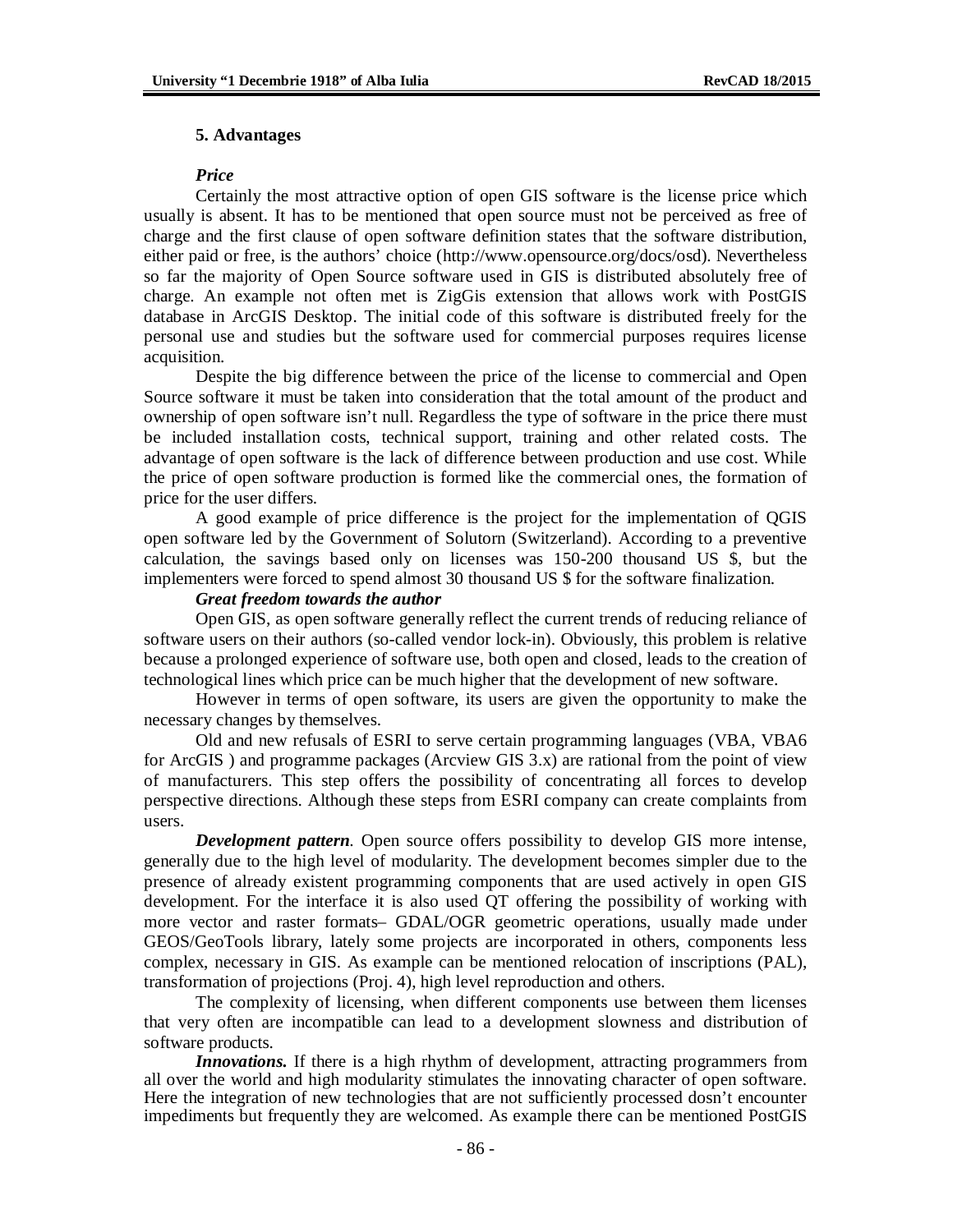spatial database supports that appeared not long time ago in commercial software MapInfo and ArcGIS. Open GIS have been working with these databases at least for 4-5 years. Quick growth of functionalities can influence reliability and usability of applications, but this can be balanced out by additional testing by a big community of users that can send as answer the needs and deficiencies in case of different open or close software. .

*Long-term monitoring of the situation.* Many of the benefits of open software listed above may also refer to commercial software in terms of their actual selection. But if the user is on the market for some time, then total control over long-term software products can offer only open software.

# **6. Current issues**

*Functionality and performance.* Reduced functionality is the key problem of open GIS that impedes their wide implementation and it is due to early age and lack of development and support. As example of reduced functionality can be mentioned the lack of implementation of raster data storage (the development is done for PostGIS-WKTRaster), exoticism of formats (GIS GRASS that work efficiently with personal raster and vector data), insufficiency of WINDOWS operation systems supports (as GIS GRASS). Open GIS face difficulties in work with big settings of data, existent symbols and very often they are limited in their functionality for the production of high quality cartographic products. Although some open GIS try to reproduce the interface of some commercial GIS (e.g. gvSIG and Arcview GIS), generally in this regard they are at the beginning and are a little complicated and quite difficult to describe comparing to the commercial solutions that are created on user's request.

|                                                     | <b>GRASS</b>   | QGIS           | uDig                     | gxSIG          | <b>SAGA</b>    | <b>MapWindow</b> | <b>MapInfo</b> | <b>ArcView</b> | <b>MapSys</b> |
|-----------------------------------------------------|----------------|----------------|--------------------------|----------------|----------------|------------------|----------------|----------------|---------------|
| Common data                                         |                |                |                          |                |                |                  |                |                |               |
| <b>Version</b>                                      | 6.4            | 1.5            | 1.2                      | 1.9            | 2.0.4          | 4.7              | 10.0           | 9.3            | 10            |
| Compatibility<br>with Windows<br><b>OS</b>          | $+$            | $+$            | $+$                      | $+$            | $+$            | $+$              | $+$            | $+$            | $+$           |
| Compatibility<br>with Linux OS                      | $+$            | $+$            | $+$                      | $+$            | $+$            | $\blacksquare$   | $\blacksquare$ | $+$            | $+$           |
| Single file of the<br>project                       | $+$            | $+$            | $\blacksquare$           | $+$            | $+$            | $+$              | $+$            | $+$            | $+$           |
| <b>Relative links</b>                               | $\blacksquare$ | $+$            | $\overline{\phantom{0}}$ | $\blacksquare$ | $+$            | $+$              | $+$            | $+$            | $+$           |
| <b>Search of lost</b><br>data sources               |                | $+$            | -                        | $+$            | $+$            | $+$              | $+$            | $+$            | $+$           |
| Variety of<br>different data in<br>a single project | $\blacksquare$ | $\blacksquare$ | $+$                      | $+$            | $+$            |                  |                | $\blacksquare$ |               |
| <b>Symbols</b>                                      |                |                |                          |                |                |                  |                |                |               |
| Symbols in an<br>external file -<br>vector          |                | $+$            | $\blacksquare$           | $+$            | $+$            | $+$              | $+$            | $+$            | $+$           |
| Symbols in an<br>external file -<br>raster          |                | $+$            | $\blacksquare$           | $+$            | $+$            | $\blacksquare$   | $\overline{a}$ | $+$            | $+$           |
| Layers' groups                                      | $+$            | $+$            | $\blacksquare$           | $+$            | $\blacksquare$ | $+$              | $\blacksquare$ | $+$            | $+$           |
| Transparency -<br>vector                            | $+$            | $+$            |                          |                | $+$            | $+$              | $+$            | $+$            | $+$           |
| Transparency-<br>raster                             | $+$            | $+$            | $+$                      | $+$            | $+$            | $+$              | $+$            | $+$            | $+$           |

Table 3. Comparison of Open Source basic software and commercial software of functional parts for the elaboration of simple projects